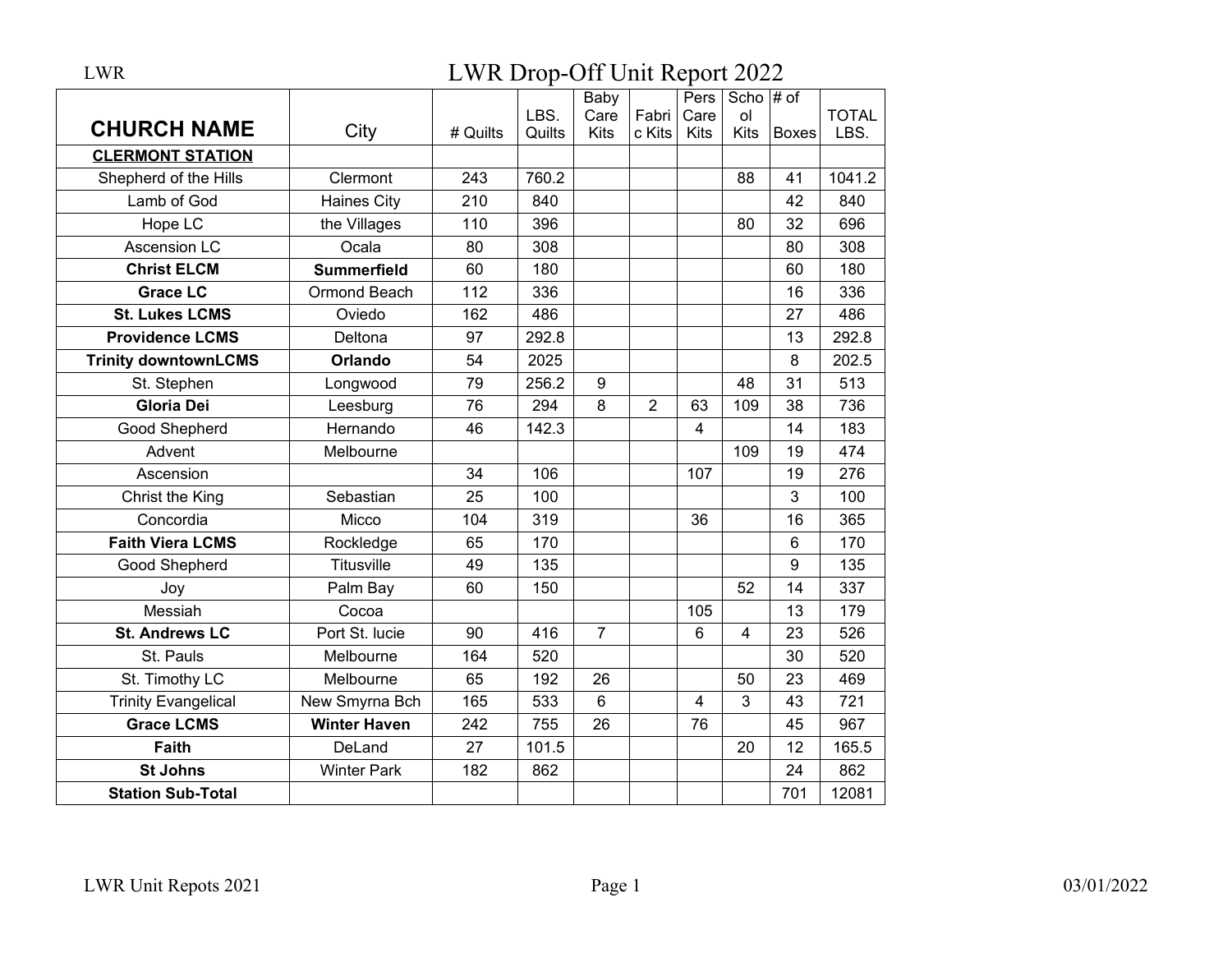| <b>CHURCH NAME</b>             | City                  | # Quilts       | LBS.<br>Quilts | Baby<br>Care<br><b>Kits</b> | Fabri<br>c Kits | Pers<br>Care<br>Kits | Scho $#$ of<br>ol<br>Kits | <b>Boxes</b>   | <b>TOTAL</b><br>LBS. |
|--------------------------------|-----------------------|----------------|----------------|-----------------------------|-----------------|----------------------|---------------------------|----------------|----------------------|
|                                |                       |                |                |                             |                 |                      |                           |                |                      |
| <b>TAMPA STATION REPORT</b>    |                       |                |                |                             |                 |                      |                           |                |                      |
| Spirit of Grace                | Hudson                | 47             | 147.2          |                             |                 |                      |                           | $\overline{7}$ | 147.2                |
| <b>LC of the Good Shepherd</b> | <b>LCMS</b>           | 7              | 24             |                             |                 | 44                   |                           | 6              | 101                  |
| LC of the Palms                | Palm Harbor           | 55             | 131            | 28                          |                 |                      |                           | 13             | 247                  |
| Hope LC                        | <b>LCMS</b>           | 151            | 452.8          |                             |                 | 87                   |                           | 25             | 531.2                |
| Calvery                        | Ruskin                |                |                |                             |                 | 50                   |                           | $\overline{4}$ | 88                   |
| <b>St Marks</b>                | Dunedin               | 8              | 34             |                             |                 |                      |                           | 3              | 34                   |
| St Timothy                     | <b>Crystal River</b>  | $\overline{2}$ | 81             | 3                           | 7               | $\overline{7}$       |                           | 9              | 35                   |
| <b>St Pauls</b>                | Clearwater            | 22             | 71             |                             |                 |                      |                           | 5              | 71                   |
| <b>Forrest Oaks</b>            | <b>LCMS</b>           | 17             | 70             |                             |                 |                      |                           | 5              | 70                   |
| All Saints LC                  | Lutz                  | 100            | 351            |                             |                 |                      | 50                        | 17             | 501                  |
| Prince of Peace LC             | Largo                 | 120            | 352            |                             |                 |                      |                           | 14             | 352                  |
| Grace LC                       | Lakeland              | 82             |                |                             |                 | 38                   |                           | 17             | 382                  |
| King of Kings                  | Port Richey           | 42             |                |                             |                 |                      |                           | 6              | 108                  |
| Nativity                       | Weeki Wachee          | 86             |                |                             |                 |                      |                           | 17             | 259.2                |
| St Timothy                     | <b>Tarpon Springs</b> |                |                |                             |                 | 71                   |                           | 3              | 53                   |
| Good Shepherd                  | Tampa                 |                |                | 42                          |                 | 61                   |                           | 13             | 216                  |
| <b>Hope LC</b>                 | <b>LCMS</b>           | 151            | 452.8          |                             |                 | 87                   |                           | 25             | 531.2                |
| <b>Station Sub-Total</b>       |                       |                |                |                             |                 |                      |                           | 189            | 3726.8               |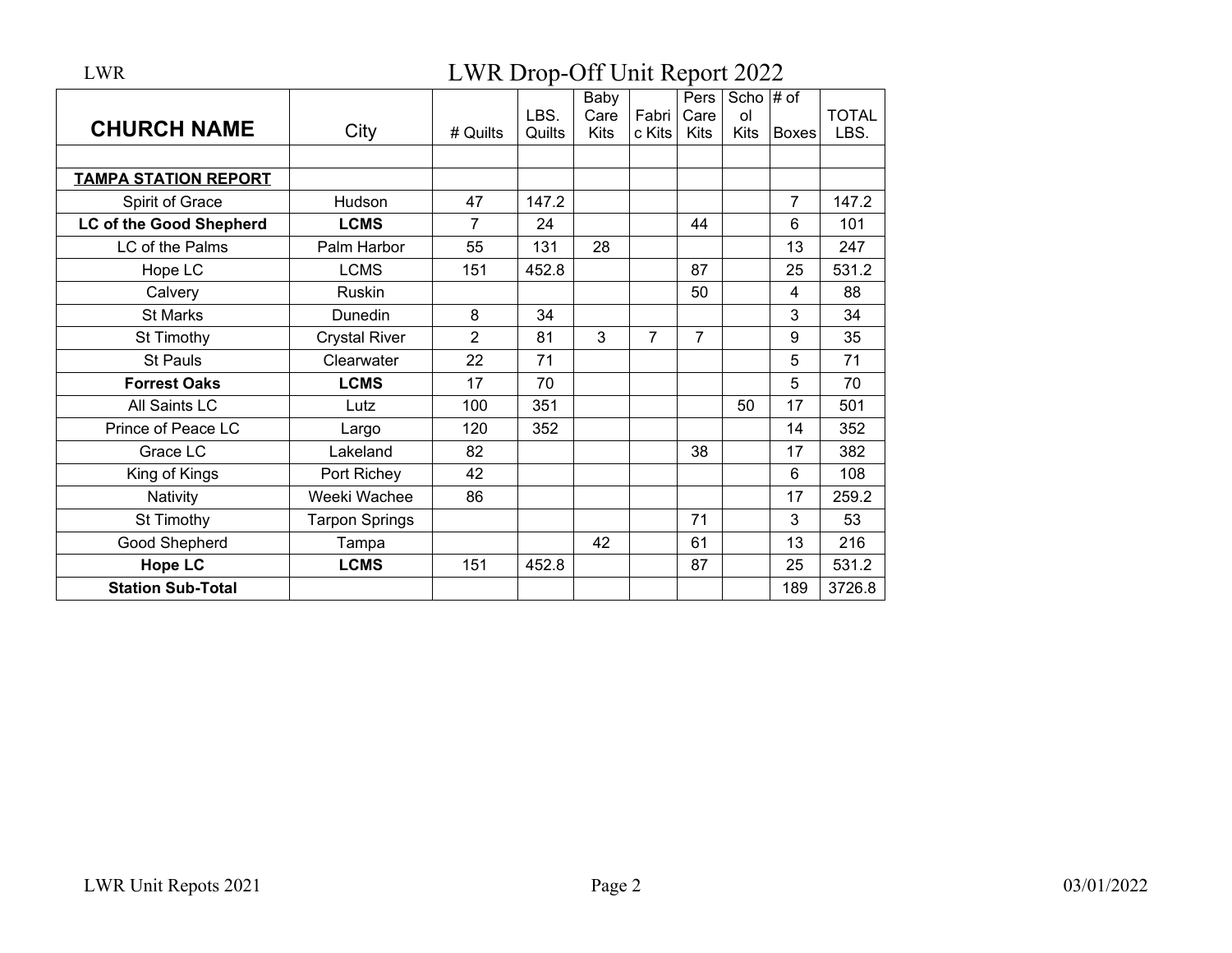|                              |                    | Baby     |        |      |                | Pers | Scho # of |              |              |
|------------------------------|--------------------|----------|--------|------|----------------|------|-----------|--------------|--------------|
|                              |                    |          | LBS.   | Care | Fabri          | Care | ol        |              | <b>TOTAL</b> |
| <b>CHURCH NAME</b>           | City               | # Quilts | Quilts | Kits | c Kits         | Kits | Kits      | <b>Boxes</b> | LBS.         |
|                              |                    |          |        |      |                |      |           |              |              |
| <b>JACKSONVILLE STATION</b>  |                    |          |        |      |                |      |           |              |              |
| <b>First</b>                 | <b>LCMS</b>        |          |        |      |                |      | 104       | 13           | 286          |
| Trinity                      | Jacksonville       | 68       | 208    | 25   |                | 50   | 35        | 18           | 449          |
| St Mark by the Sea           | Palm Coast         | 120      | 409.25 |      |                |      | 25        | 18           | 460          |
| <b>Gethsemane LC</b>         | Gainsville         | 30       | 86     |      |                |      | 21        | 10           | 153          |
| <b>St Marks</b>              | Jacksonville       |          |        |      |                | 13   |           | $\mathbf{1}$ | 21           |
| Advent                       | Orange Park        | 246      | 803    |      |                |      |           | 24           | 803          |
| Shepherd of the Woods        | <b>LCMC NALC</b>   | 111      | 316.5  |      |                |      |           | 12           | 316.5        |
| St Andrews by the Sea        | Jacksonville       | 64       | 208    | 9    | $\overline{4}$ | 99   | 50        | 38           | 587          |
| Hope LC                      | Satsuma            |          |        |      |                |      | 30        | 5            | 91           |
| <b>Station Sub-Total</b>     |                    |          |        |      |                |      |           | 139          | 3166.5       |
|                              |                    |          |        |      |                |      |           |              |              |
| <b>VENICE STATION</b>        |                    |          |        |      |                |      |           |              |              |
| Peace                        | Ft Myers           | 97       | 377    |      |                |      |           | 25           | 377          |
| <b>Living Waters</b>         | Port Charlotte     | 95       | 364    |      |                |      |           | 14           | 364          |
| Lakeside                     | <b>LCMS</b>        | 33       | 96     |      |                |      |           | 5            | 96           |
| Christ                       | Englewood          | 48       | 159    |      |                |      |           | 8            | 159          |
| <b>Beautiful Savior LCMS</b> | <b>Sarasota</b>    | 89       | 280.7  |      |                |      |           | 13           | 280.7        |
| Emmanuel                     | <b>Naples</b>      | 96       | 320    |      |                |      |           | 16           | 320          |
| St Armands Key               | Sarasota           | 189      | 675    |      |                | 1000 |           | 67           | 2195         |
| <b>Faith and Peace</b>       | <b>Naples</b>      | 10       | 49     | 37   |                |      | 40        | 13           | 268          |
| <b>Holy Trinity</b>          | Port Charlotte     | 363      | 1056   |      |                |      | 47        | 58           | 1193.1       |
| Redeemer                     | <b>Bradenton</b>   | 71       | 142.6  |      |                |      |           | 11           | 142.6        |
| <b>Faith LCMS</b>            | <b>Punta Gorda</b> | 141      | 424.9  |      |                |      |           | 20           | 424.9        |
| <b>Emmanuel</b>              | Venice             | 1042     | 3415   | 49   |                |      | 38        | 167          | 3665         |
| <b>Station Sub-Total</b>     |                    |          |        |      |                |      |           | 417          | 9485.3       |